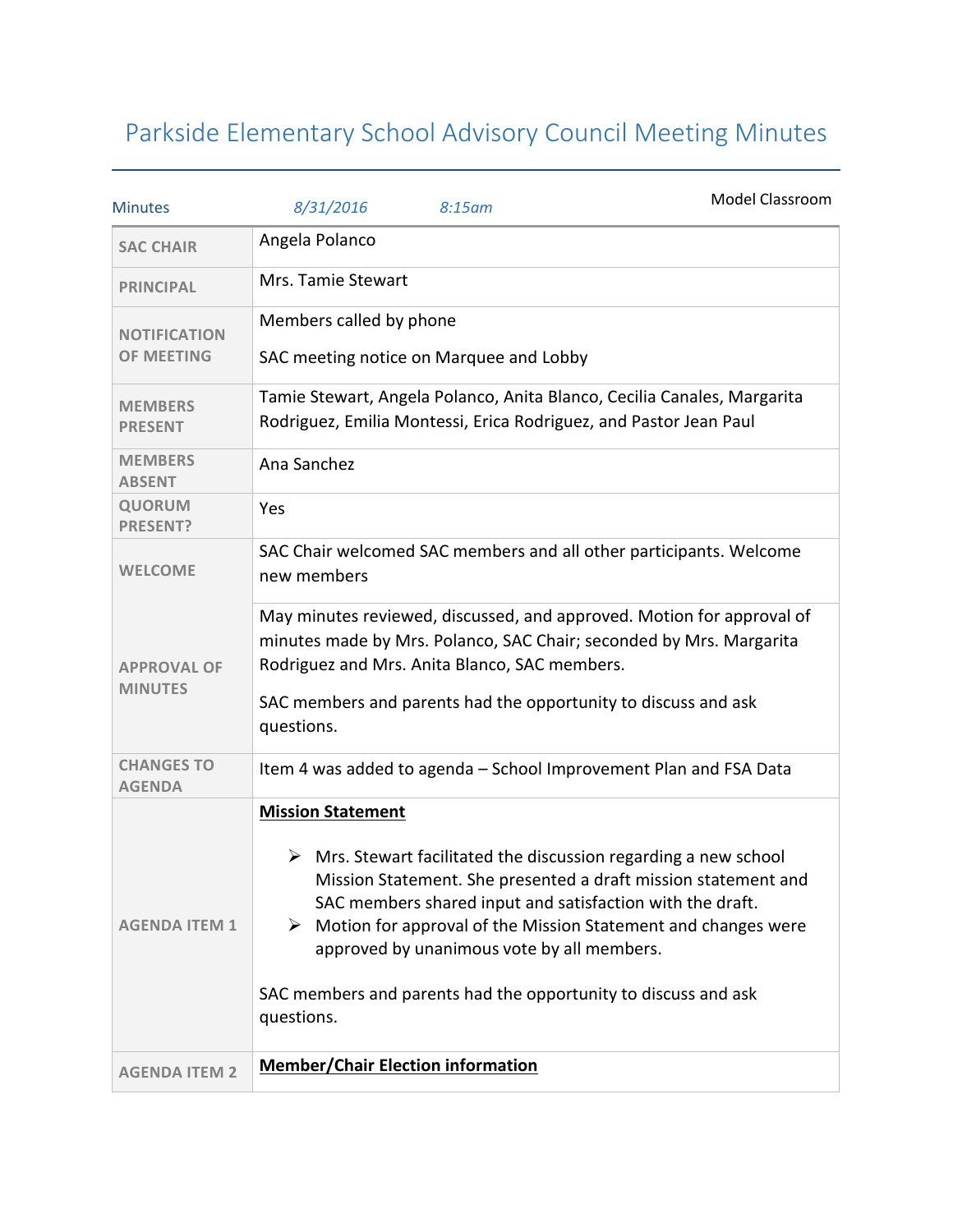|                                              | $\triangleright$ SAC chair nomination was presented to the committee for their<br>review and discussion.<br>A motion to nominate Mrs. Polanco, SAC chair for another year<br>➤<br>was made by Mrs. Stewart and seconded by Mrs. Erika Rodriguez<br>and Ms. Anita Blanco. There was an unanimous vote to approve.<br>SAC members and parents had the opportunity to discuss and ask<br>questions.                                                                                                                                                                                                                                                                        |  |
|----------------------------------------------|-------------------------------------------------------------------------------------------------------------------------------------------------------------------------------------------------------------------------------------------------------------------------------------------------------------------------------------------------------------------------------------------------------------------------------------------------------------------------------------------------------------------------------------------------------------------------------------------------------------------------------------------------------------------------|--|
| <b>AGENDA ITEM 3</b>                         | <b>Meeting Dates/Times for 2016-2017</b><br>Meetings time were change from 8:15am to 8:00am<br>➤<br>Motion for approval of the time change was made by Mrs. Polanco, SAC<br>chair, seconded by Mrs. Canales. Unanimous vote to approve.<br>SAC members and parents had the opportunity to discuss and ask<br>questions.                                                                                                                                                                                                                                                                                                                                                 |  |
| <b>AGENDA ITEM 4</b>                         | <b>School improvement Plan</b><br><b>FSA Data</b><br>Mr. Alford presented PowerPoint with FSA Data and the two new goals<br>(Goal #3 Parent involvement and Goal #2 Effective Instructional Strategies)<br>for School Improvement Plan (SIP). Parents had input into maximizing<br>outreach to parents, and diversifying outreach methods to impact all<br>parents. Consensus to make changes were made for SIP. The Parent<br>Involvement Policy Summary was passed out to all members. Motion to<br>approve the changes was made by Mrs. Polanco, SAC chair, seconded by<br>Mrs. Margarita Rodriguez and Pastor Jean Paul. Vote was unanimous to<br>approve the Plan. |  |
| <b>OPEN AGENDA</b>                           | SAC members and parents had the opportunity to discuss and ask<br>questions.<br>Motion to adjourn meeting by Mrs. Polanco, SAC Chair; Seconded by Mrs.<br>Stewart and Mrs. Cecilia Canales, SAC members.                                                                                                                                                                                                                                                                                                                                                                                                                                                                |  |
| <b>NEXT MEETING:</b><br><b>DATE</b>          |                                                                                                                                                                                                                                                                                                                                                                                                                                                                                                                                                                                                                                                                         |  |
| <b>NEXT MEETING:</b><br><b>AGENDA TOPICS</b> |                                                                                                                                                                                                                                                                                                                                                                                                                                                                                                                                                                                                                                                                         |  |